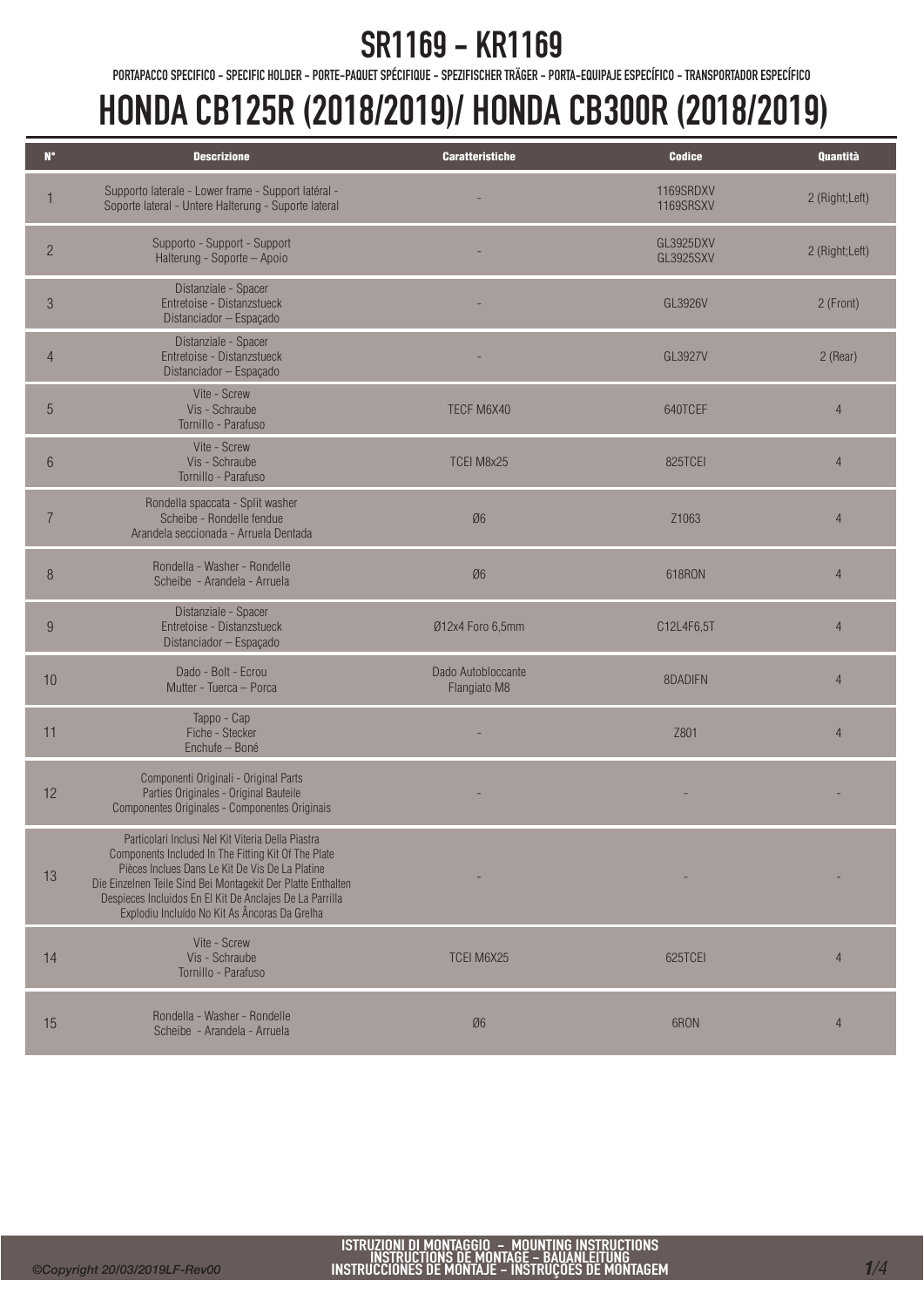PORTAPACCO SPECIFICO - SPECIFIC HOLDER - PORTE-PAQUET SPÉCIFIQUE - SPEZIFISCHER TRÄGER - PORTA-EQUIPAJE ESPECÍFICO - TRANSPORTADOR ESPECÍFICO

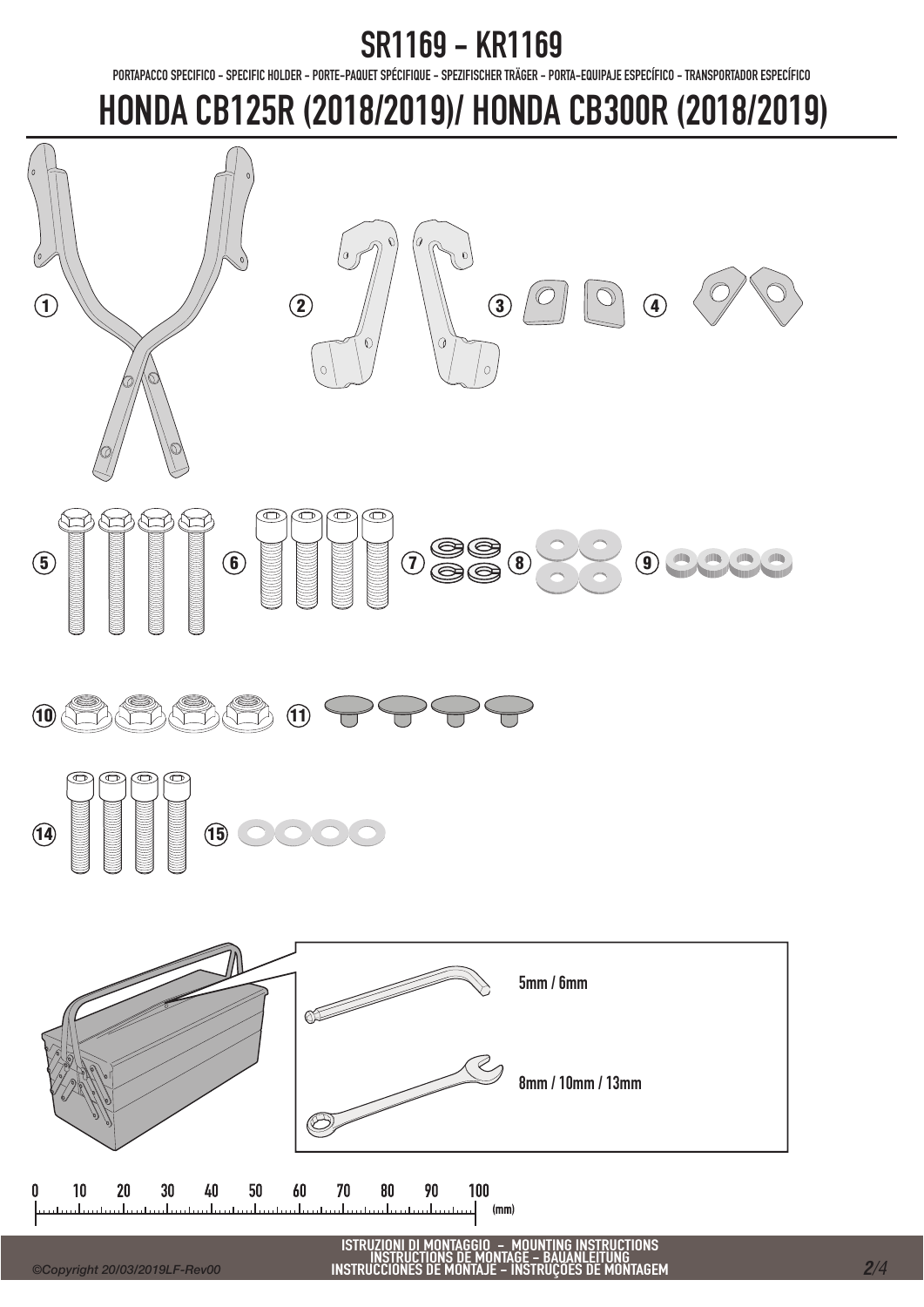PORTAPACCO SPECIFICO - SPECIFIC HOLDER - PORTE-PAQUET SPÉCIFIQUE - SPEZIFISCHER TRÄGER - PORTA-EQUIPAJE ESPECÍFICO - TRANSPORTADOR ESPECÍFICO